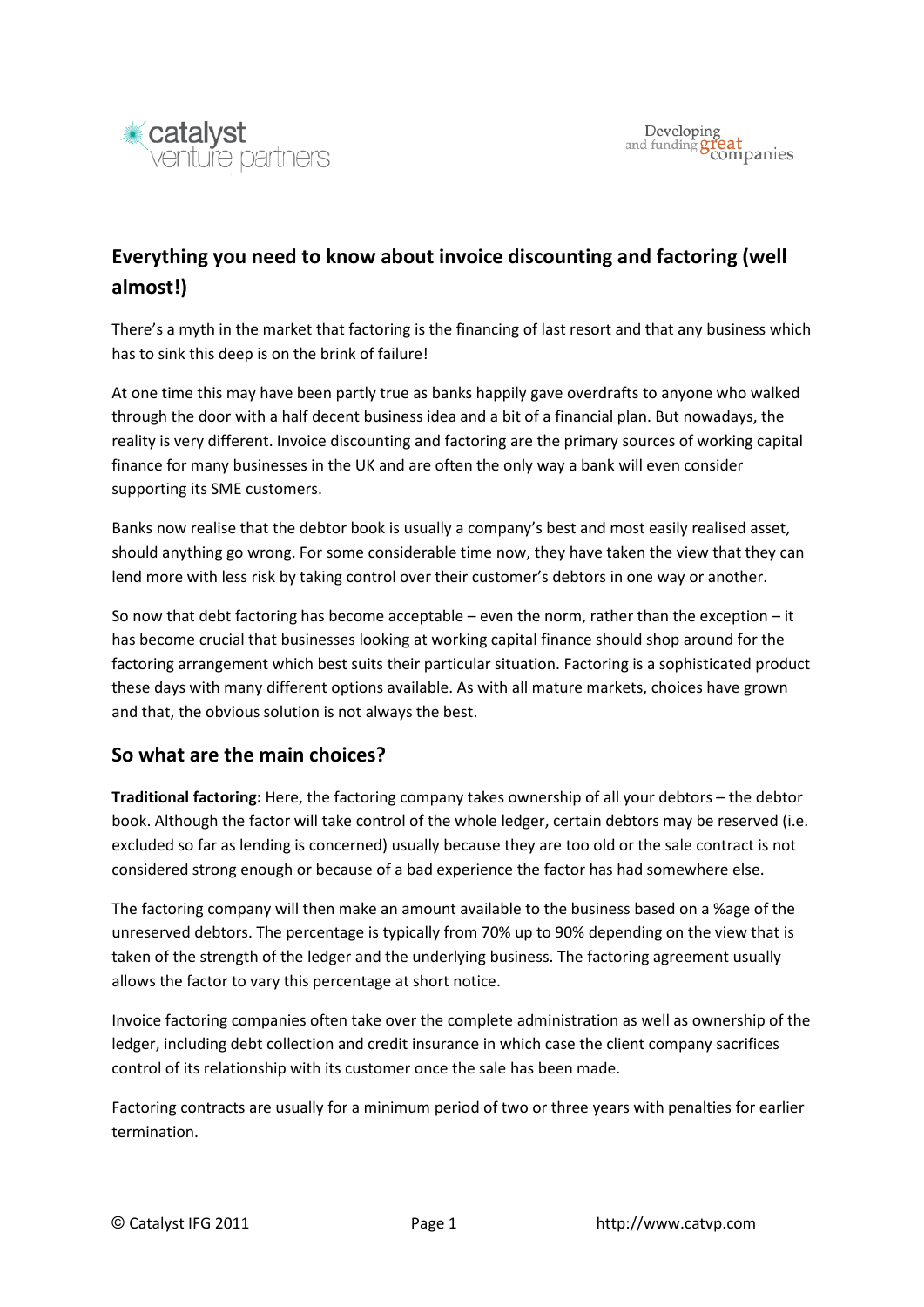**Invoice Discounting:** The traditional discount model is very similar to factoring except that the invoice discounter provides a loan to the client - the debtor book acts as security. The amounts available will typically be similar to the debt factoring arrangement.

Generally, in an invoice discounting contract, the client retains control of the ledger and the debtor will often not even be aware of the arrangement (confidential invoice discounting). The administrative burden on the client is often quite high as the discount company requires detailed monthly reports on the state of the ledger and will usually audit the returns for accuracy. Audits can be frequent and errors can result in penalties.

**Spot Factoring:** Spot factoring differs from traditional factoring in that the provider buys single invoices, rather than the whole debtor book. Each transaction stands alone so there is no long term contract and no standing charges. The client has complete discretion as to when he uses the facility.

As with traditional factoring, the debtor is always aware of the transaction but there are no reporting requirements so management of the facility is very simple. The Spot factor may take a charge over the rest of the ledger but all aspects of its management (including collections) stay with the client and the charge is only of relevance for as long as the particular invoice remains unpaid.

Spot factoring can be thought of as a "pay-as-you-go" option, used as and when it is needed and with no costs when it is not. Agreements are quick and simple to put in place and there is minimal administration at any point in the transaction.

# **What are the key issues to consider in choosing the best solution for your business?**

### **1) Cost:**

No one wants to pay more than they have to but beware the headline numbers – they can be misleading.

The traditional factoring and discounting model usually includes an **arrangement fee**, a **service charge** (payable whether or not you use your facility) and **interest** paid on the money advanced. The interest charge is based on a %age over a standard rate, typically bank base rate.

In addition, there can be severe **penalty charges** if you try to cancel the contract before it has reached its end. Also, don't forget the administration coast – you will be required to provide monthly reports on the ledger and the performance of your business, regular reconciliations of trust accounts (special bank accounts set up to receive money) and frequent audit visits from your provider – you may find that your accountant cannot deal with all of this and requires additional help.

It is important to take all these costs into consideration.

The only cost charged in a spot factoring deal is the "discount" taken by the provider – this is the difference between the face value of the invoice purchased and the amount the factoring company pays for it. The charge is a %age calculated daily from the day you get the money until the day the invoice is paid.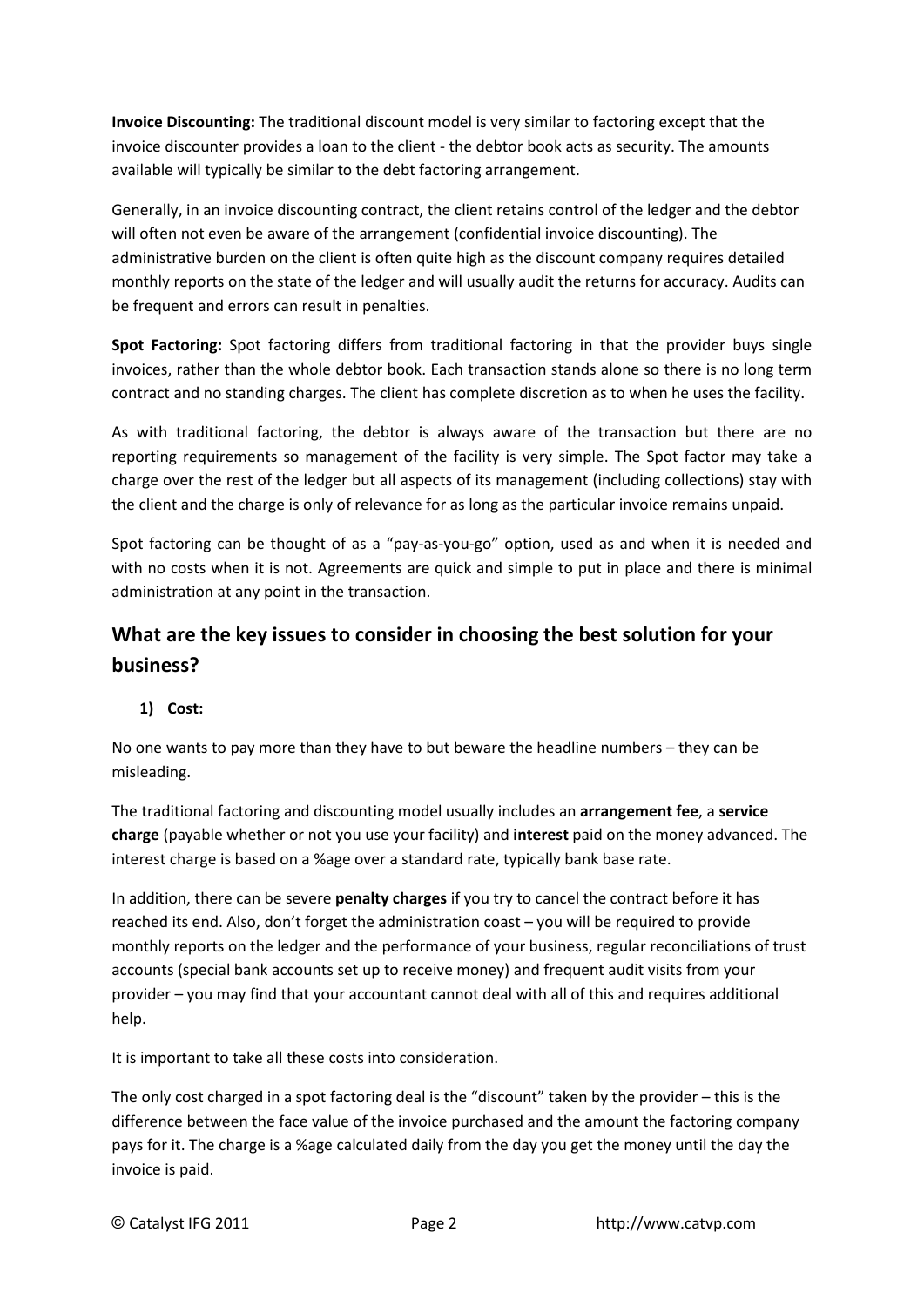The costs of spot factoring rate can appear to be high because all the costs of the service are built into the headline rate. As there are no add-on costs and no internal administration time to pay for, the comparative cost may be quite low. The costs are also easier to control – spot factoring is only used when it is needed. The invoice can be sold when funds are required and paid off once they are not so the amount of time you actually pay for may be much less than with a traditional factor.

In general terms, traditional factoring and discounting will be less expensive in situations where there is a permanent, long term need for working capital finance. A temporary or occasional need for funding will usually be less expensive if spot factoring is used.

### **2) Administration**

The traditional invoice discounting model requires the greatest administrative effort as the provider has to be given ongoing information on the status of their security. There is also an obligation to submit to audit as required by the provider.

Similarly, traditional factoring takes considerable administrative effort in supporting the factoring company's requirement for information about all elements of the debt book. Where the factoring company takes responsibility for the management of the ledger and debt collection, the administration burden may be reduced but there is of course, a financial cost for this service.

With spot factoring, there is no administration burden other than the submission of the invoice for funding. The relationship with the customer remains very much in the control of the client and collection of the debt remains the client's responsibility.

### **3) Control of customer relationships**

One of the big concerns for many clients is the loss of control over the hard won relationship they have with their customers. The potential risks associated with someone from outside their own organisation being in contact with their customer may be too high to bear.

If this is a critical consideration, confidential invoice discounting is the only option available where the customer will remain completely unaware of the existence of the discounter. The downside for this is that the costs and the administration burden are high.

Under the traditional factoring agreement, the customer always knows that his debt has been sold to the factoring company. Although the invoice will be received in his supplier's name, it will provide the bank details of a third party (the factoring company) on the invoice and statements, reminders and even telephone calls will come from the factor – someone with whom he has no direct relationship. Debt factors sometimes use call centre staff with potentially no interest in the business and whose only concern is getting the invoice paid. The client cannot control the degree of pressure the debt factor may use.

Spot factoring falls somewhere in between these two. Although the customer is required to confirm the validity of the invoice and pay the spot factor direct, rather than his supplier, once this has been done, the spot factor will have no further contact with the customer.

#### **4) Availability of facilities**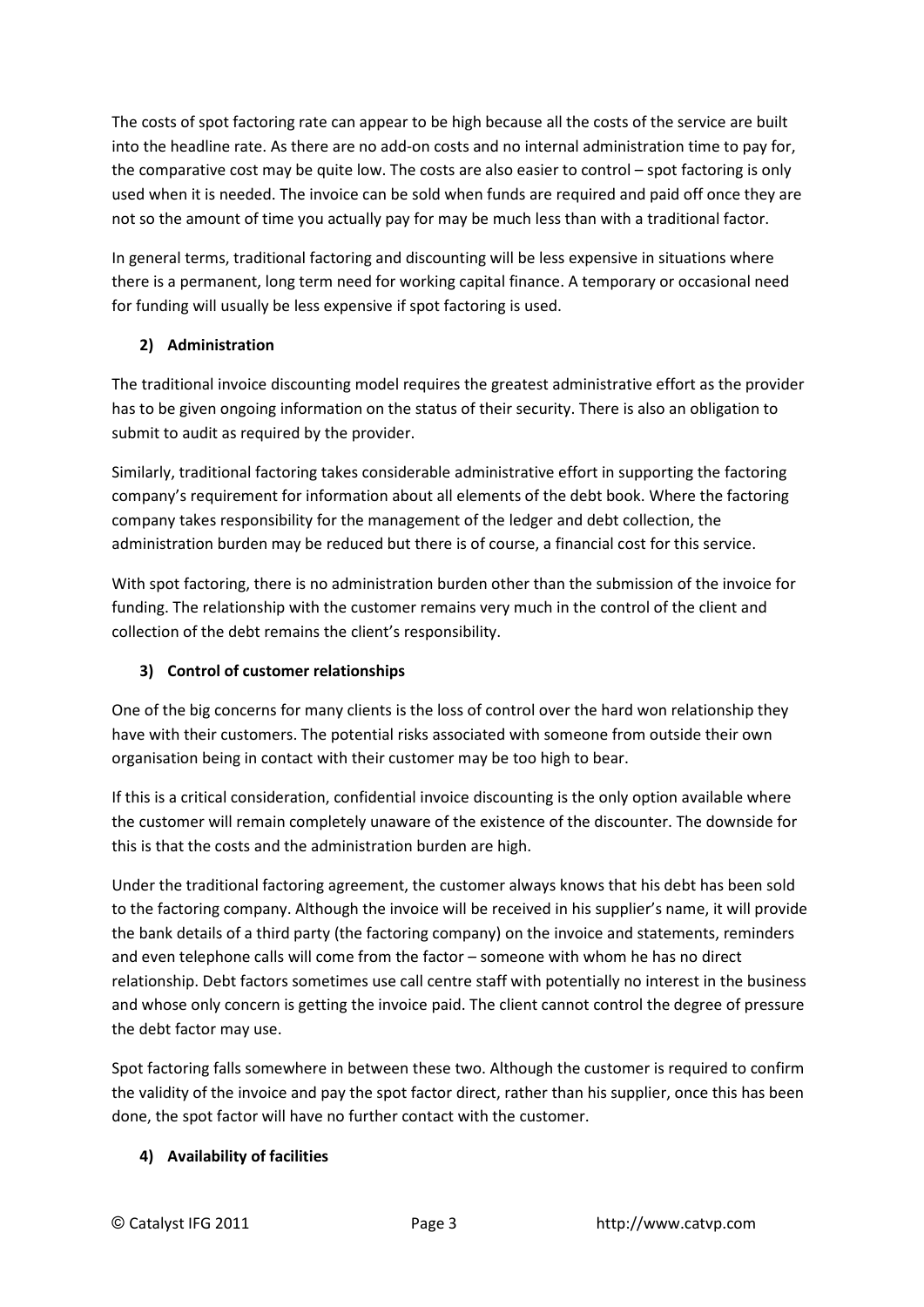Traditional factoring companies will consider both the status of the debtor and the potential client's underlying business before extending facilities. Where the business is very young or is going through difficulties it is likely that facilities will not be extended or will be severely limited.

Although a spot factor will examine the underlying business and take account of its future prospects, the main concern is that the invoice being purchased will be paid. As a consequence, very young businesses can often be funded and distressed businesses can also be eligible provided that there is a realistic prospect of impending recovery.

#### **5) How long do you need the funding**

This may be a crucial question. If the need remains significant for the foreseeable future the obligations associated with a long term contract are easier to justify. Traditional factoring is probably for you.

However, maybe you should also look at other funding options altogether. If there is a long term need to fund working capital, it suggests one of two things – either your business is growing so fast (and your debtor book with it) that you never expect the profitability of your business to catch up with the need for cash to finance all this new business. Alternatively, if your business is not growing, you should perhaps be looking at the profitability of your business – the implication is that either you gross margins are too low or your overheads are too high.

Where the business's need for funds is spasmodic or occasional, then spot factoring may be attractive as you can dip in and out to meet the specific needs of your business on a day to day basis. Supposing your cash flow shows that for most of the time funds will be available but that for just a few weeks or months in the year there will be a shortfall. Spot factoring will iron out these spikes in cash demand without the need for long term lending contracts or running costs which you simply don't need to incur.

Once the initial paperwork has been put in place and the facility approved (which typically takes under a week) then you can normally get the cash on an individual invoice in under two working days. It is this ability to pick and choose when you draw funds, together with the speed and flexibility of operating the relationship and the very light administrative burden which can be attractive to many businesses.

## **Conclusion**

Every business is different and has different financing needs. There is no single solution that suits all these different situations.

 In choosing the right working capital finance model for your business, there are many factors to take into account. If the decision seems too hard to make, it may be that your accountant or financial adviser needs to be brought in. But here are a few simple guidelines to think about:

1. If you need continuous long term financial support then one of the traditional models will probably suit you best – being in a long term contract reflects your long term need so the issue of termination will only arise if you are unhappy with the particular provider you have chosen